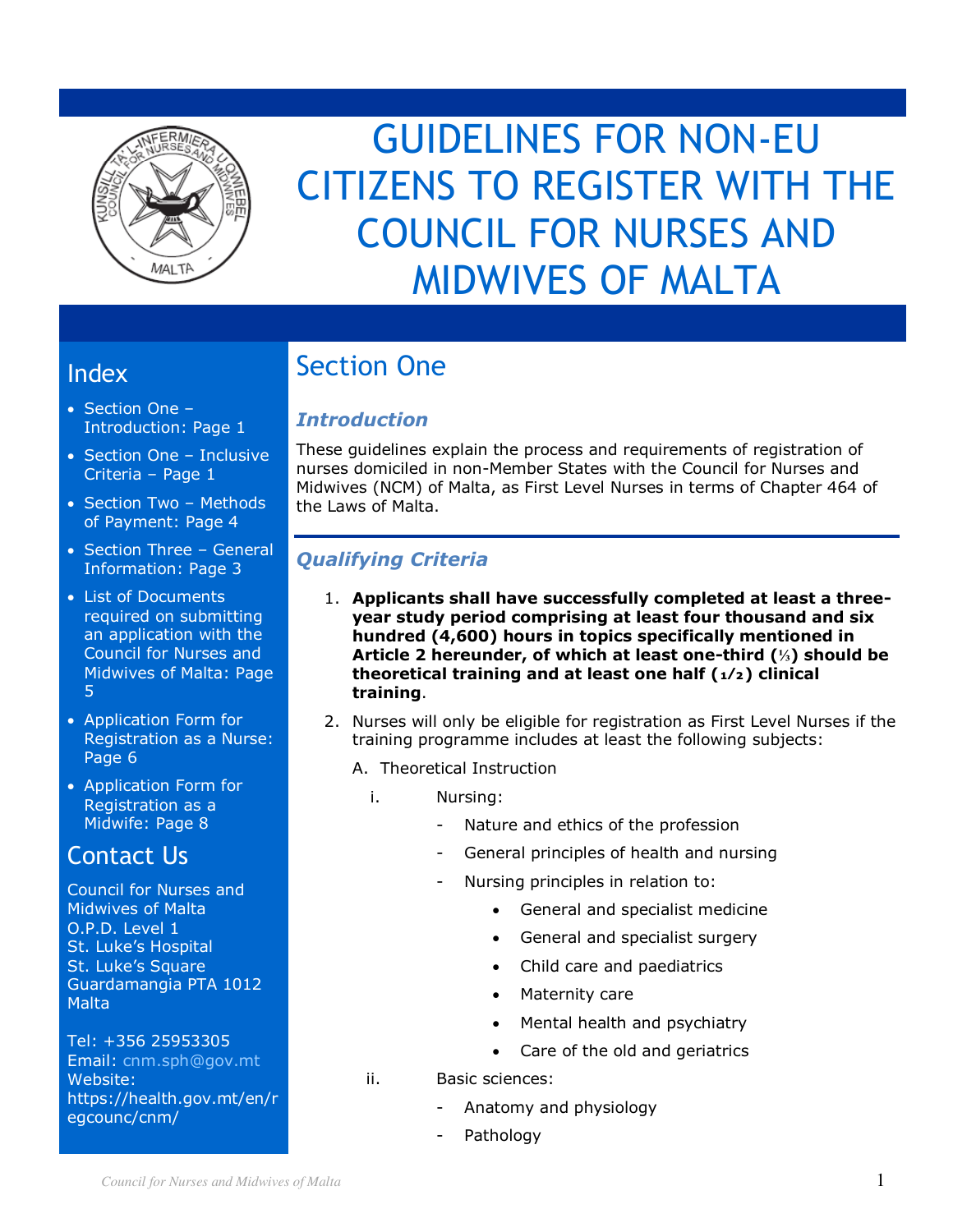- Bacteriology, virology and parasitology
- Biophysics, biochemistry and radiology
- **Dietetics**
- Hygiene
- Preventive medicine
- Health education
- **Pharmacology**
- iii. Social sciences:
	- **Sociology**
	- Psychology
	- Principles of administration
	- Principles of teaching
	- Social and health legislation
	- Legal aspects of nursing
- B. Practical Instructions
	- Nursing in relation to:
		- General and specialist medicine
		- General and specialist surgery
		- Child care and paediatrics
		- Maternity care
		- Mental health and psychiatry
		- Care of the old and geriatrics
		- Home nursing
- 3. The applicant shall provide a recent (dated not more than 3 months prior to the date of submission of the application) police conduct certificate/report which should show that s/he has a clean conduct and at least one reference showing that applicant is of good moral character.
- 4. Verification certificate of current registration and good standing from the original registering body/competent authority, issued not earlier than three months prior to the date of application.
- 5. Applicants should be legally entitled or authorized to work in Malta.
- 6. Applicants shall have good communication skills in at least the English language, wherein both the verbal and the written skills are a must.
- 7. Applicants must apply for registration by means of the CNM's latest Application Form.
- 8. Documents submitted must be either in Maltese or in English. Documents in any other language shall be presented together with a duly authenticated translation in the Maltese or English language.

Documents to be submitted shall include:

a) Completed Application Form with a passport-size photograph;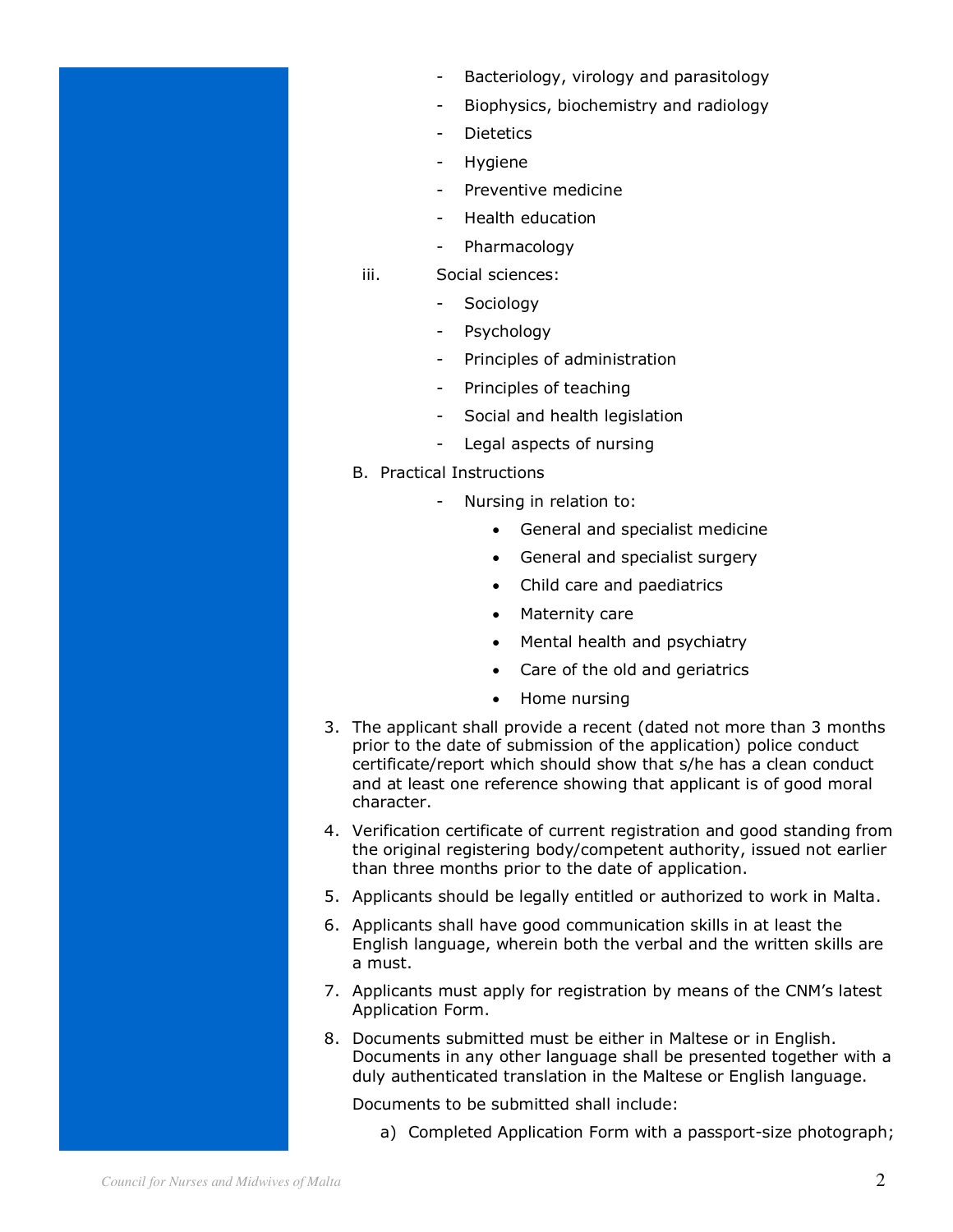- b) A transcript of nursing studies endorsed by the education authority where studies were carried out. The transcript must clearly explain the number of hours followed in theory and practice including a breakdown in the different topics as explained in note No. 2;
- c) A police conduct certificate issued not earlier than three months prior to the submission of the application;
- d) A birth certificate
- e) Reference documents indicating the periods during which the applicant has practiced the profession. (If an applicant has performed duties in more than one hospital and/or home, a document for each period should be submitted.)
- f) The Degree or Diploma certificate of the study course undertaken;
- g) An authenticated copy of the passport or the identity card of the applicant;
- h) The applicant's Europass curriculum vitae;
- i) A verification certificate of current registration and good standing issued by the original registering body/competent authority, issued not earlier than three months prior to the application date;
- j) Receipt of the relevant fee. (Vide Section Two for the Method of Payment);
- k) An International English Language Testing System (IELTS) Academic level certificate, with a result showing an average score of 6.0; or OET certificate with at least a score of B in speaking and at least C+ in listening, reading and writing.
- l) It is the responsibility of applicants in possession of qualifications awarded by foreign universities to produce a recognition statement on comparability of qualifications issued by the Malta Qualifications Recognition Information Centre (MQRIC) [www.ncfhe.gov.mt](http://www.ncfhe.gov.mt/) , within the Ministry of Education and Employment, which statement should be submitted with the application. An MQF Level Rating of less than Level 5, will not be considered as valid by the Council.

Applications which do not contain a full set of documents together with the prescribed Form duly filled in, as above indicated, shall not be processed. Copies of any documents submitted must be authenticated by a legal person i.e. a lawyer or a notary public.

All the documents submitted with the application will become the property of the Council and cannot be retrievable by the applicant.

The Council for Nurses and Midwives of Malta reserves the right to refuse any applications not in conformity with the above process.

9. Should an applicant be requested, during the assessment of his/her application, to submit further documents and fails to comply within three months from the date such documents have been requested, it is normal practice for the relative application not to be considered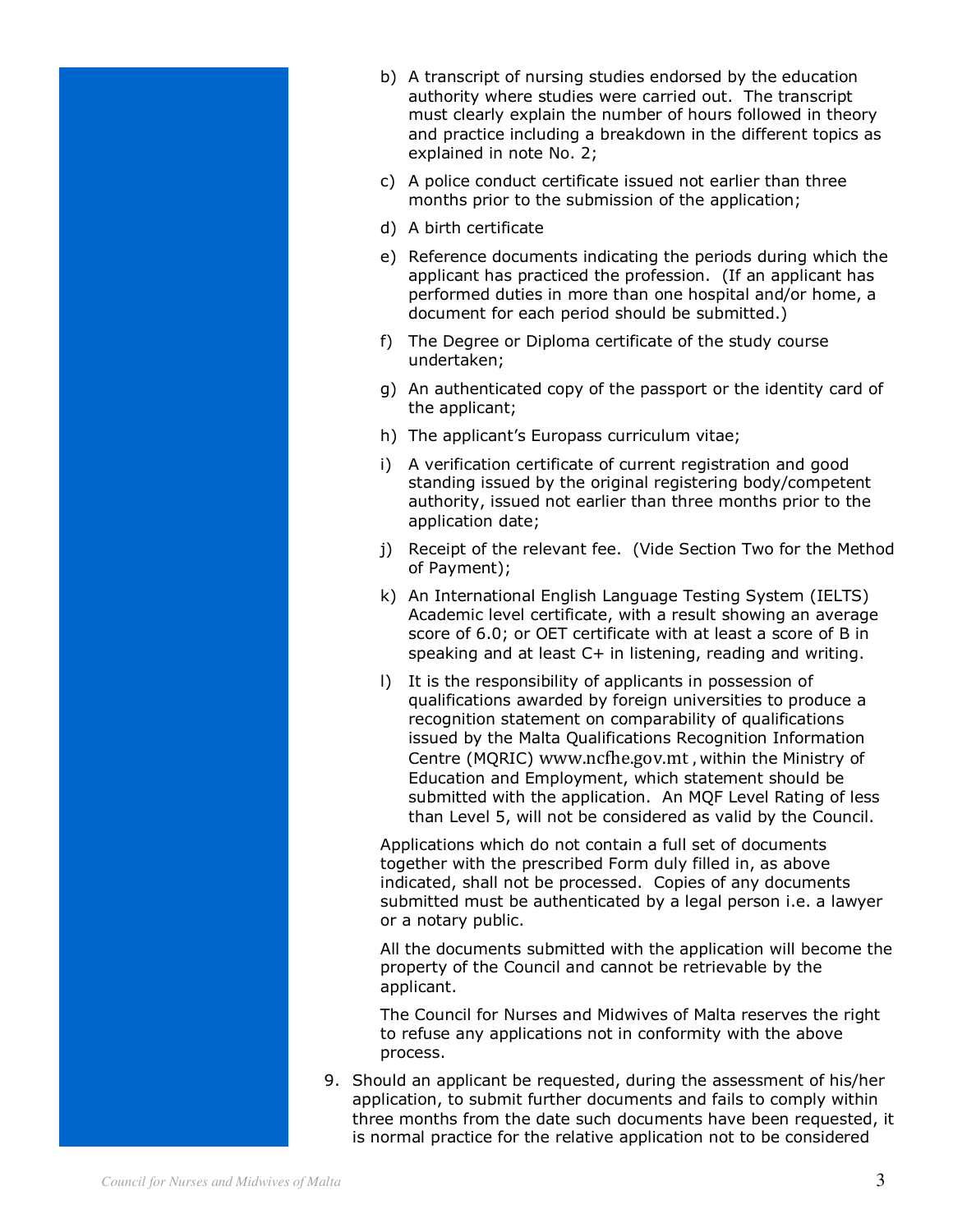further.

- 10.Once the application, together with the requested documents, is submitted to the office of the Council, it will be forwarded for the consideration of the designated committee, who will in turn report their recommendations to the Council.
- 11.The Council will only communicate with the person submitting an application. No information will be divulged to third parties, including agencies.
- 12. It is recommended that all applicants will be subjected to a twomonth adaptation/orientation period. Such courses will be organized by the office of the Council and applicants will be subject to a fee as decided by the Council.

Section Two

#### *Methods of Payment*

In terms of Legal Notice 178/2008, the registration fee for non-EU citizens should be Euros 192.50.

No applications will be accepted without the relative registration fee.

Payments may be effected through a bank transfer in favour of the Council for Nurses and Midwives Malta.

Bank Transfers should be forwarded to:

Bank Name: Central Bank of Malta

Account Number: 40001EURCMG5001H

IBAN: MT55MALT011000040001EURCMG5001H

BIC: MALTMTMT

Applicants have to send the bank statement showing that the transfer was successful and if possible the receipt of payment.

Any bank charges or any other charges are to be incurred by the applicant.

Receipts are only valid for three months as shown on the date of the receipt or bank statement. If three months from this date have elapsed, applicants have to effect payment again.

Registration fees of €192.50are invariably not refundable.

# Section Three

#### *General Information*

If the applicant is not eligible for registration he or she shall be notified without unnecessary delay.

If the applicant is eligible for registration he or she shall also be notified without unnecessary delay. These applicants may be required to progress to the second phase of the application process, namely a language and professional proficiency test which is carried out through a face to face interview.

Successful candidates will be invited to attend an Adaptation Course which consists of at least 120 hours practice under supervision of a preceptor and at least 2 weeks theory and against a payment of €400.00.

The candidates will then sit for a nursing exam so as to assess their nursing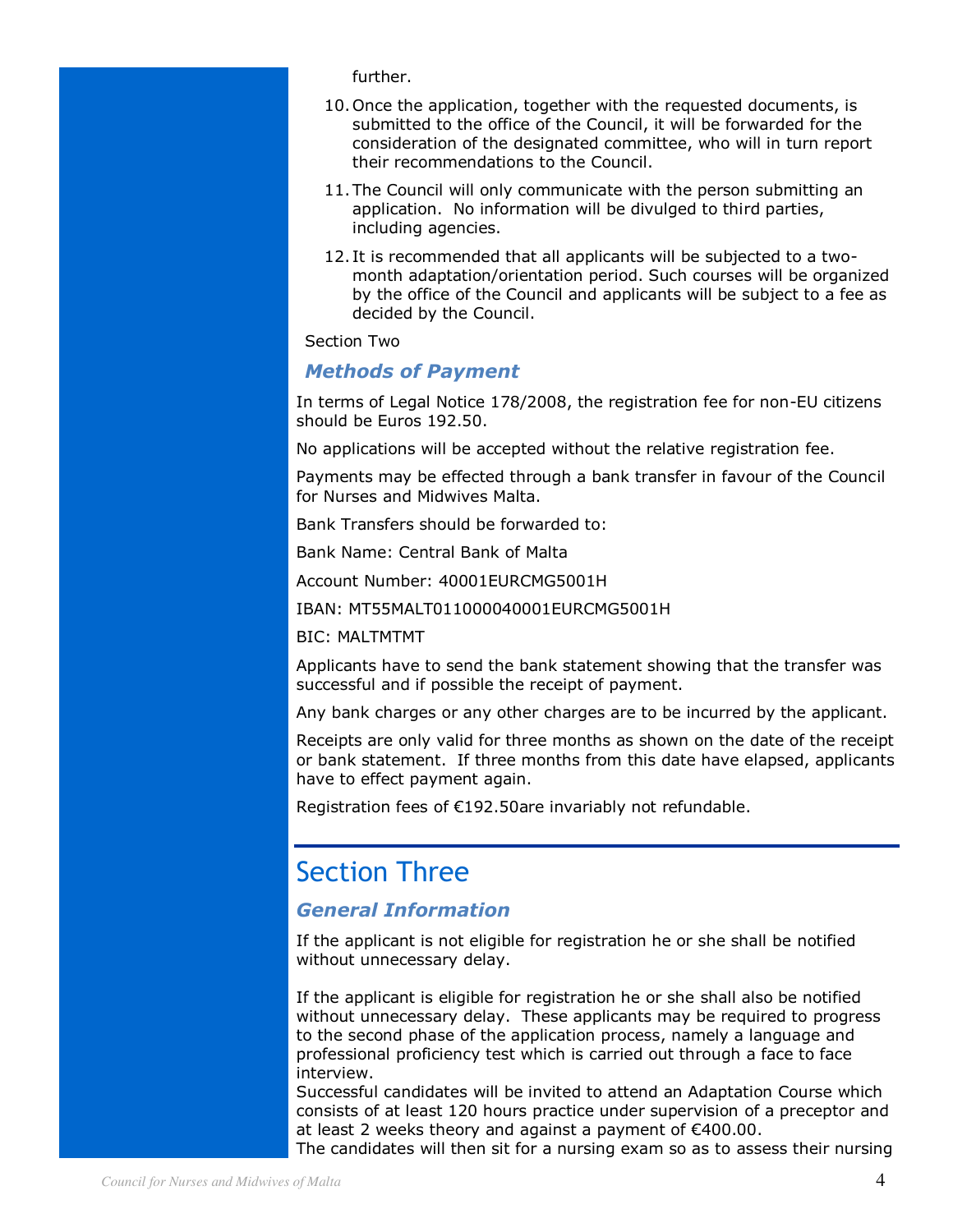#### skills.

The Council for Nurses and Midwives may exempt applicants who have completed recognized local courses in Nursing /Midwifery studies approved by the Council for Nurses and Midwives from attending the Adaptation Course organized by the said Council.

In terms of the Health Care Professions Act (464) article 24 (3), the Council for Nurses and Midwives shall keep separate registers for nurses who are not citizens of Malta or citizens of a Member State, for a period not exceeding two years and subject to any condition as the Council for Nurses and Midwives may deem necessary.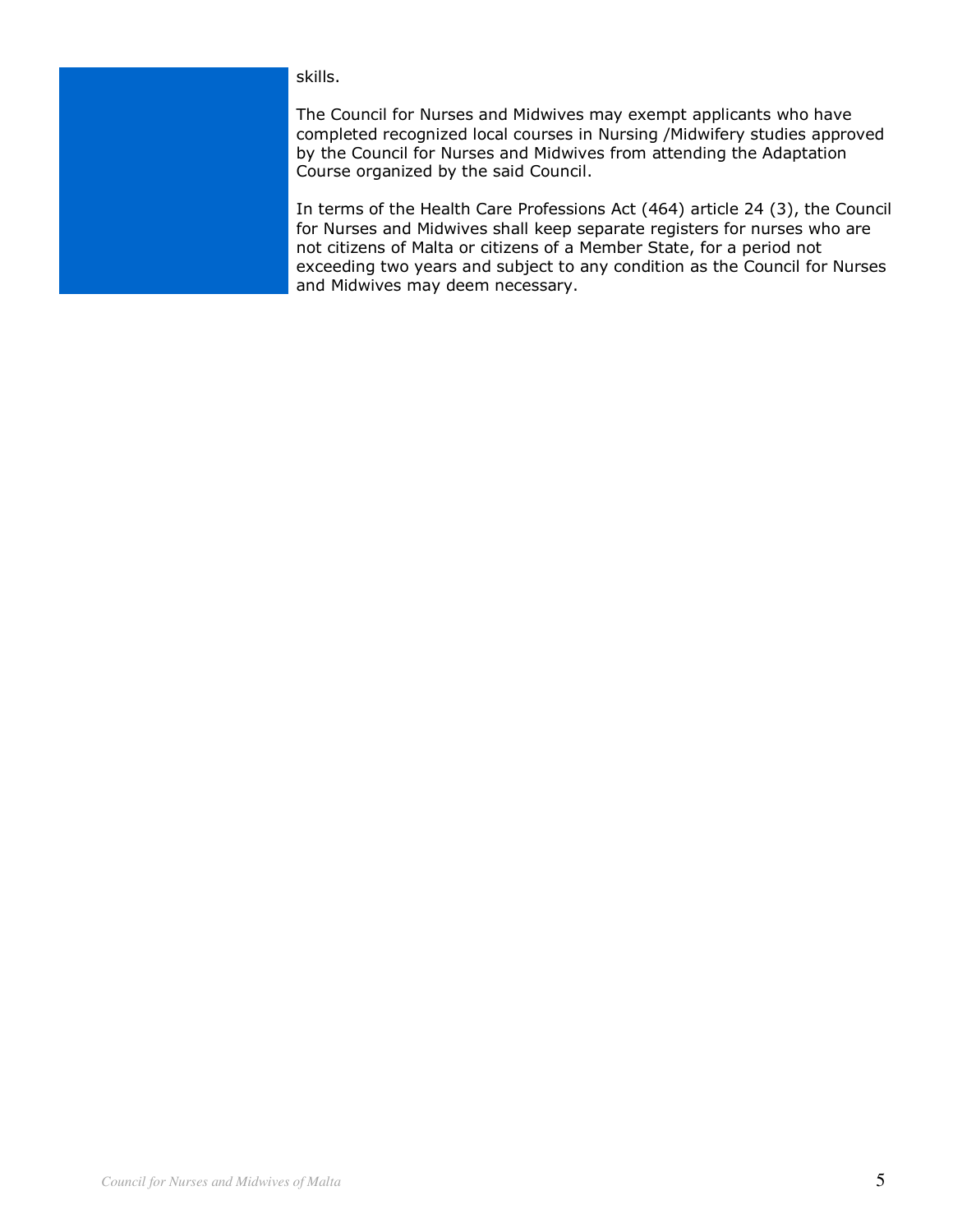# **List of documents required on submitting an application with the Council for Nurses and Midwives of Malta**

| <b>1.</b> Application form $(8, a)$                                                         |                          |  |
|---------------------------------------------------------------------------------------------|--------------------------|--|
| <b>2.</b> Transcript $(8, b)$                                                               |                          |  |
| <b>3.</b> Birth certificate $(8, d)$                                                        | $\mathsf{L}$             |  |
| 4. Professional Certificates / Diplomas (8. f)                                              | $\overline{\phantom{a}}$ |  |
| <b>5.</b> IELTS Certificate average score of at least 6 (8. k)                              | П                        |  |
| <b>6.</b> Passport document $(8, g)$                                                        | $\Box$                   |  |
| 7. Curriculum Vitae in English (8. h)                                                       |                          |  |
| <b>8.</b> Police conduct certificate (8. c))                                                |                          |  |
| <b>9.</b> Reference letter $(8, e)$                                                         | $\mathsf{L}$             |  |
| <b>10.</b> Verification certificate (8. i))<br>(Registration and Good Standing certificate) | $\mathbf{L}$             |  |
| <b>11.</b> Receipt received $(8, j)$                                                        | П                        |  |
| <b>12. MQRIC Recognition Letter (8.1)</b>                                                   |                          |  |
| 13. Midwives are to submit the documents mentioned                                          |                          |  |
| above as well as a LOG Book of births assisted                                              |                          |  |
| during their training period                                                                | П                        |  |

**NOTES**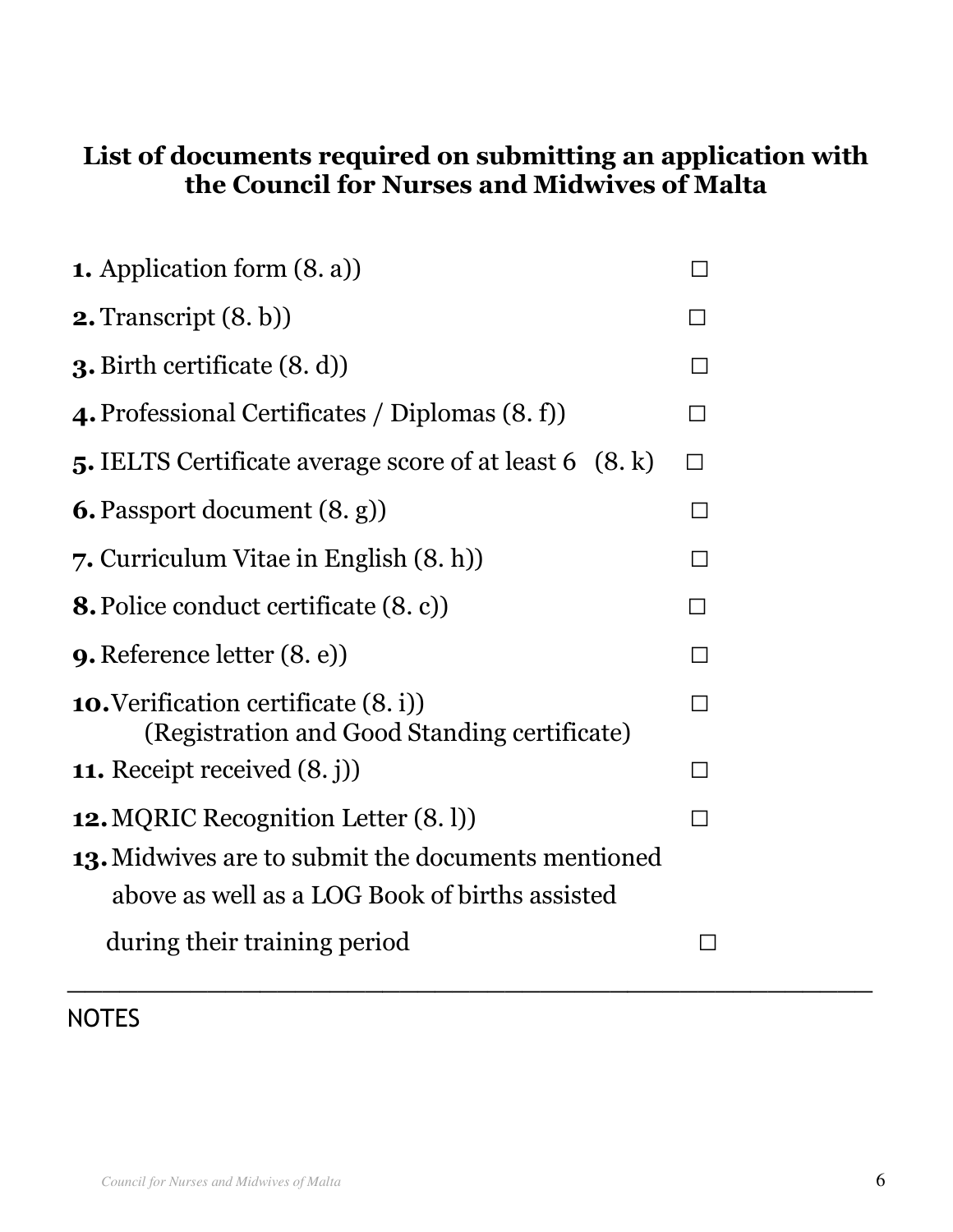Out Patients Department Level 1 St. Luke's Hospital St. Luke's Square Guardamangia PTA 1012 Malta



**Please Affix Photo Here**

#### **Application for Registration as a Nurse**

|                                                                                                                                 | Full Name                                                                                                             |  |  |
|---------------------------------------------------------------------------------------------------------------------------------|-----------------------------------------------------------------------------------------------------------------------|--|--|
| Maiden Surname                                                                                                                  | Status                                                                                                                |  |  |
| Address<br><u> 1989 - Johann John Stone, meny ambany amin'ny fivondronan-kaominin'i Paris (no ben'ny faritr'i Australia Bar</u> |                                                                                                                       |  |  |
|                                                                                                                                 |                                                                                                                       |  |  |
| <b>Telephone Numbers:</b>                                                                                                       | <u> 1980 - Jan Barbara, martxa al II-lea (h. 1980).</u>                                                               |  |  |
| <b>E-Mail Address:</b>                                                                                                          | <u> 1988 - Johann John Stein, market fan it ferstjer fan de fan it ferstjer fan it ferstjer fan it ferstjer fan i</u> |  |  |
| Passport or Identity Card Number:                                                                                               | <u> 1980 - Jan James James, martin de la propincia de la propincia de la propincia de la propincia de la propinci</u> |  |  |
| Date of Birth: $\_\/\_\$                                                                                                        |                                                                                                                       |  |  |
| Qualification:                                                                                                                  |                                                                                                                       |  |  |
|                                                                                                                                 |                                                                                                                       |  |  |
|                                                                                                                                 |                                                                                                                       |  |  |
|                                                                                                                                 |                                                                                                                       |  |  |
| Date course was commenced:                                                                                                      | Date of Qualification:                                                                                                |  |  |
| Professional Registration Authority:                                                                                            | <u> 1980 - Jan Barnett, fransk politik (d. 1980)</u>                                                                  |  |  |
| Address of Professional Registration Authority:                                                                                 |                                                                                                                       |  |  |
|                                                                                                                                 |                                                                                                                       |  |  |

 $\_$  , and the set of the set of the set of the set of the set of the set of the set of the set of the set of the set of the set of the set of the set of the set of the set of the set of the set of the set of the set of th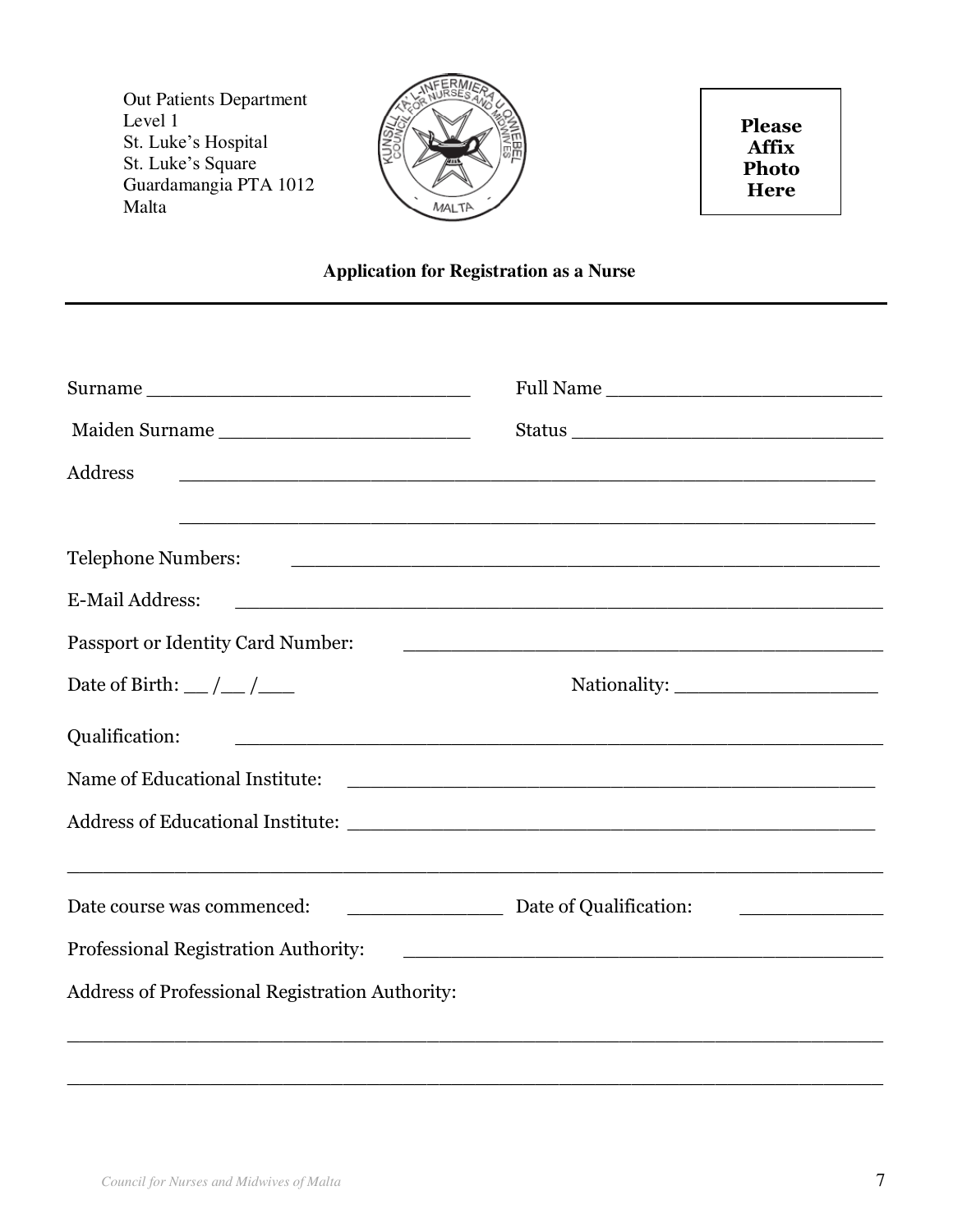Are you registered or have you applied for registration with another Health Care Professions' Council? If in the affirmative, kindly give details

Do you hold a valid work permit for the Maltese islands?

If not, have you applied for one? When:

# DECLARATION OF APPLICANT

I bind myself and declare that in the event of being registered to the Code of Ethics for Nurses and Midwives and any instructions or directives that may be issued by CNM during the currency of my registration.

I bind myself to inform the Council of any changes regarding the information given within one week of its occurrence

I declare that the information given is accurate and complete as per the Registration Guidelines.

|  | Signature: | Date: |
|--|------------|-------|
|--|------------|-------|

#### **Please ensure that all the requested documents are attached, as your application will not be considered without them.**

**Disclaimer: Information Protected - personal information provided on this form is protected and used in accordance with the Data Protection Act (Cap 440 of the laws of Malta) & Health Care Professions Act (Cap 464 of the Laws of Malta)**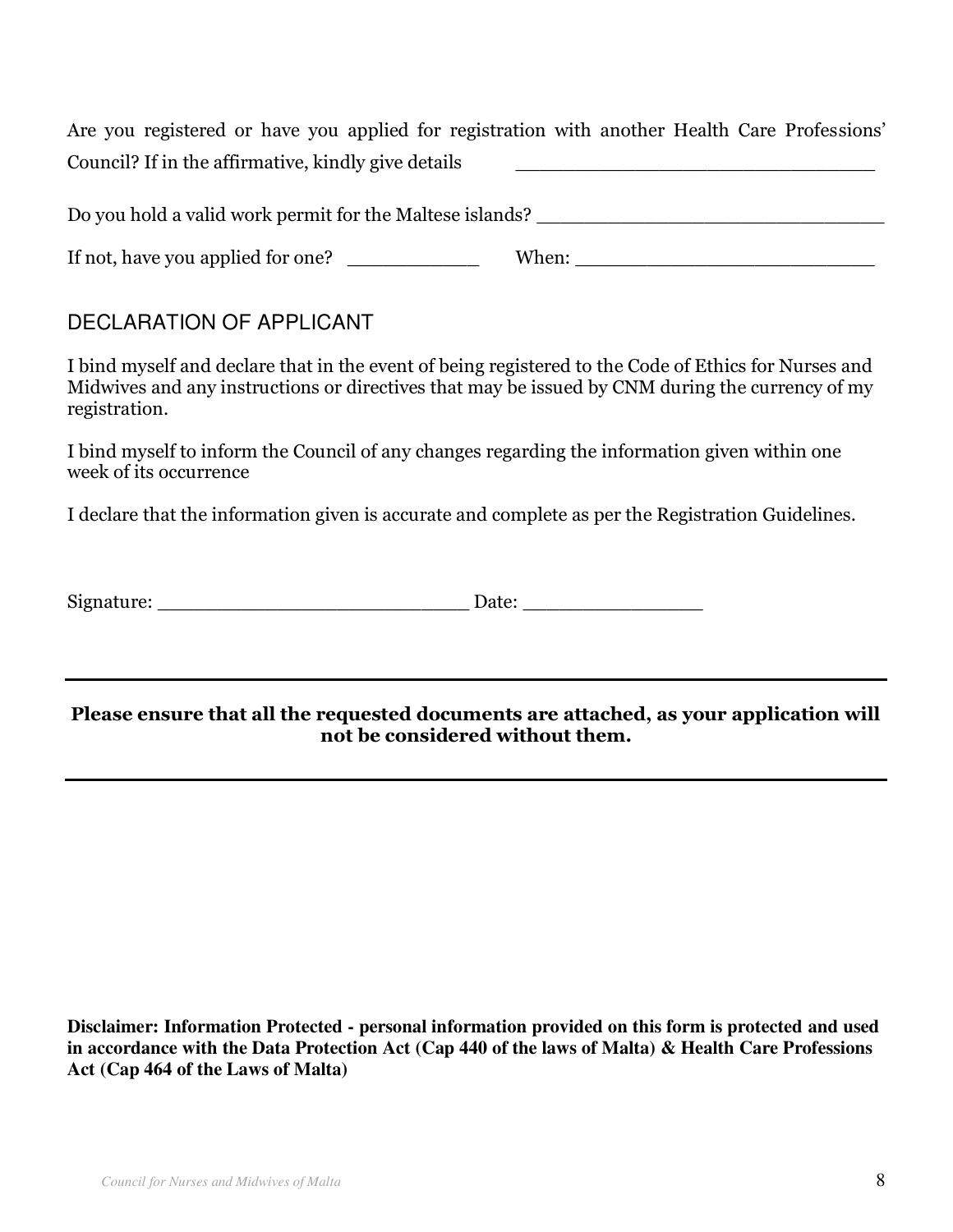Out Patients Department Level 1 St. Luke's Hospital G'Mangia



**Please Affix Photo Here**

# **Application for Registration as a Midwife**

| Date of Birth: $\frac{\ }{\ }$ $\frac{\ }{\ }$ |  |  |  |
|------------------------------------------------|--|--|--|
|                                                |  |  |  |
| Name of Educational Institute:                 |  |  |  |
|                                                |  |  |  |
|                                                |  |  |  |
|                                                |  |  |  |
|                                                |  |  |  |
|                                                |  |  |  |

\_\_\_\_\_\_\_\_\_\_\_\_\_\_\_\_\_\_\_\_\_\_\_\_\_\_\_\_\_\_\_\_\_\_\_\_\_\_\_\_\_\_\_\_\_\_\_\_\_\_\_\_\_\_\_\_\_\_\_\_\_\_\_\_\_\_\_\_